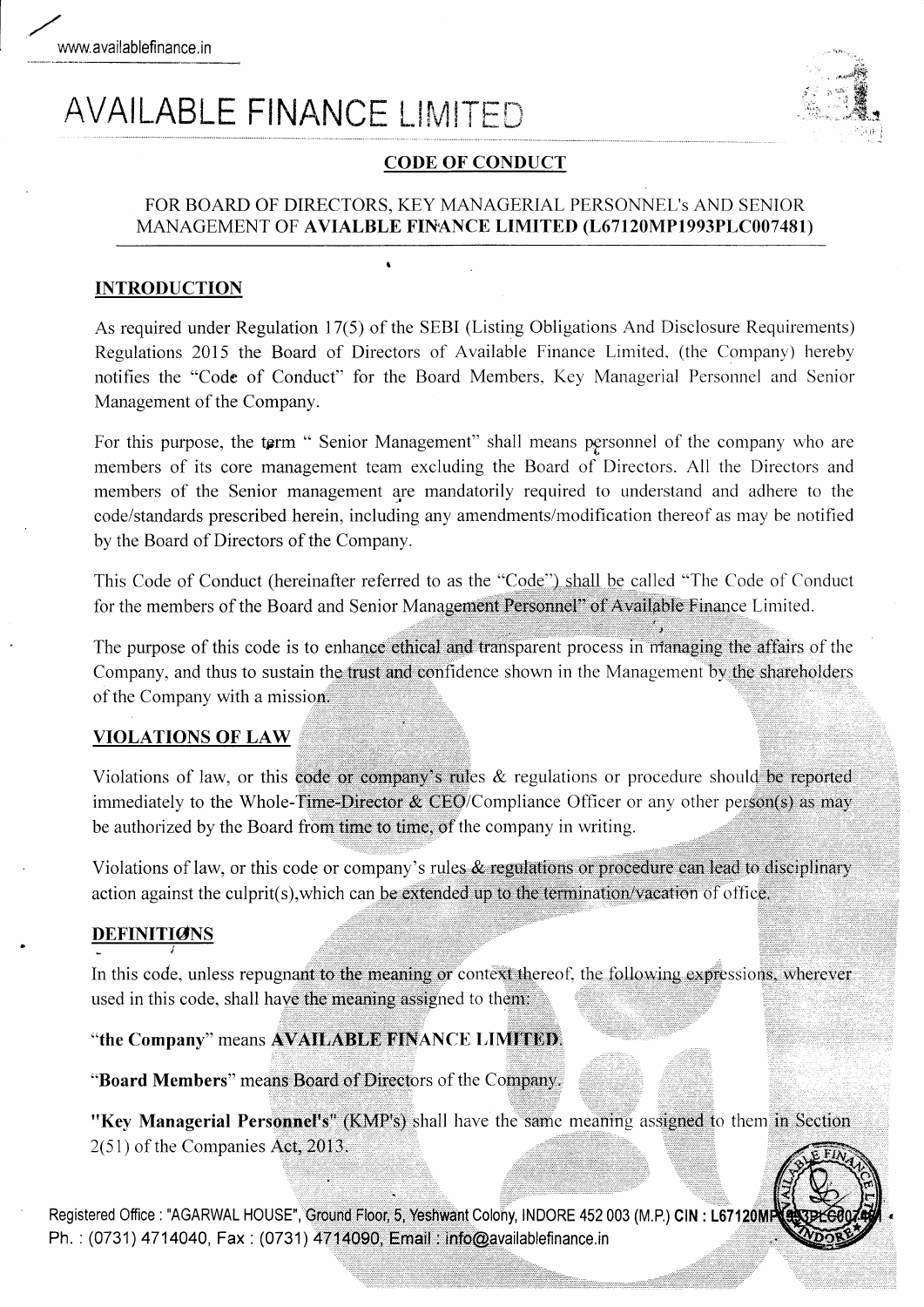"Independent Directors" shall have the same meaning assigned to them in Section 149(6) of the Companies Act, 2013 Regulation  $16(1)(b)$  of the SEBI (Listing Obligations and Disclosure Requirements) Regulations 2015.

"Senior management" shall mean Key Managerial Personnel and one grade below the Board and KMP of the company who are members of its core management team excluding Board of Directors. This would comprise of all. members of management one level below the executive directors. including all the functional heads.

"Relative" shall have the same meaning assigned to them in Section 2(77) of the companies Act, 2013.

"Unpublished Price Sensitive Information" shall have the same meaning as assigned to them in SEBI (Prohibition of Insider Trading) Regulations, 2015.

"Officers" shall collectively refers to the Board members, KMP's and the Senior Management Personnel.

"Compliance Officer" shall have the same meaning assigned to them in Regulation 6 of the SEBI (Listing Obligations and Disclosue Requirements) Regulations 2015.

# CODE OF CODUCT

**1999** 

All Directors, KMP's and Senior Management Personnel of the Company shall adhere to the following:

- 1. Shall act in accordance with the highest standards of personal and professional integrity, . honesty and ethical conduct.
- 2. Shall comply with all applicable provision of laws and regulations of the country in which the company operates. No Director or member of senior management shall commit an illegal act.
- 3. Shall be familiar with the legislation that applies to their work, to recognize their potential liabitities and to know when to seek a legal advice.
- Shall not commit any illegal act or promote directly or indirectly with the business of the 4. company or with any business Company is considering to establish.
- 5. Shall not allow their personal interest to conflict with the interest of the company and shall disclose all the circumstances that constitute an actual or apparent conflict of interest to the Board of Directors.
- 6. Shall intimate the Company's Board of Directors before accepting outside Directorships or engage themselves in the self-employment activities using their own resources. and in <sup>a</sup> manner not adversely affecting their performance in the company.
- <sup>7</sup>. Shall maintain the confidentiality of the information about the company received by them in the course of their position a director(s) of the company and must not make use of or reveal such information except the information becomes matter of general public knowledge or authorized by the Chairman or Managing Director of the company.

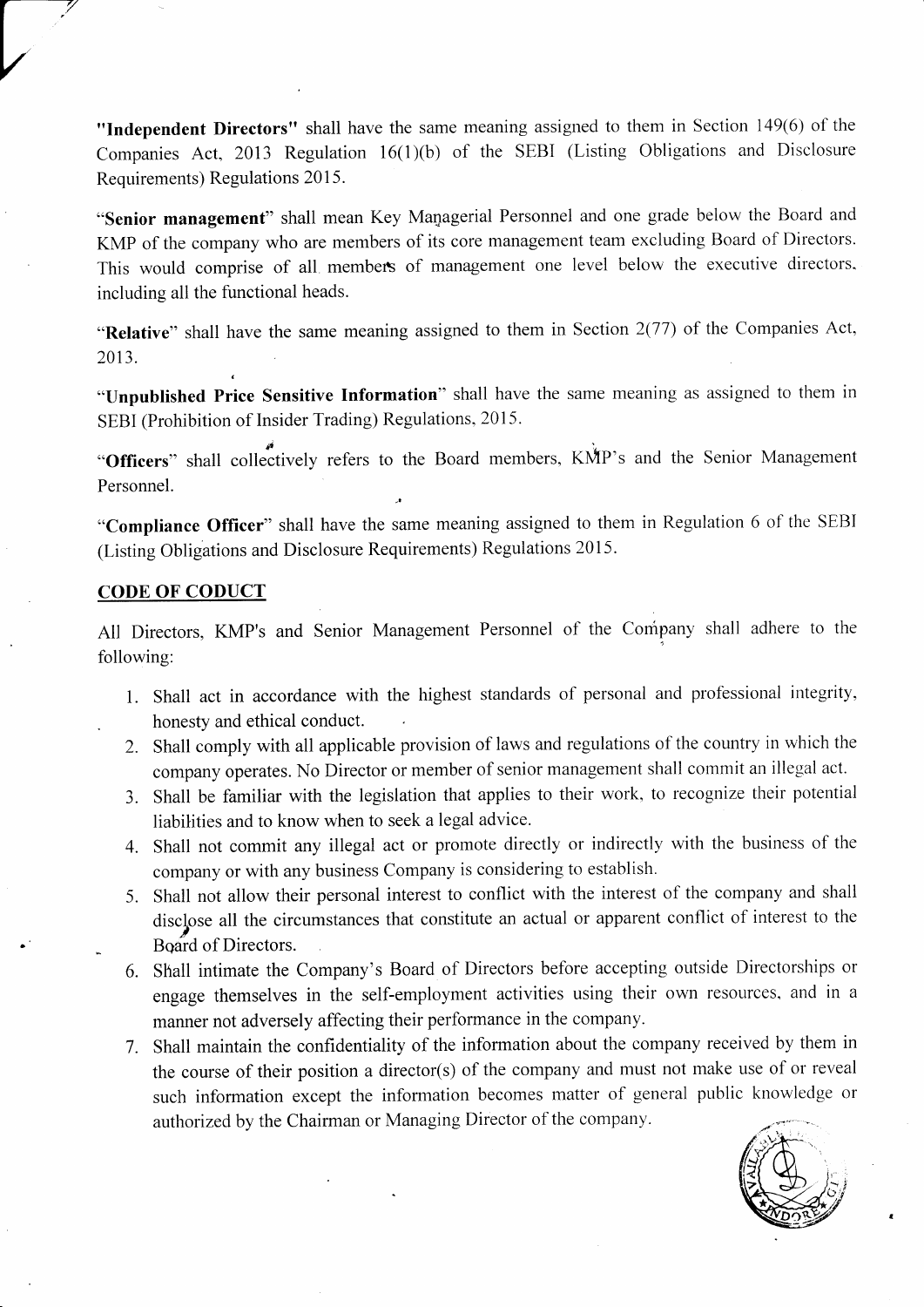- 8. Shall not misappropriate the company's property for personal use and shall protect the company's assets and property and ensure its efficient and cost effective use.
- 9. Shall abide by Company's internal code for prevention of Insider Trading.
- 10. Shall under no circumstances, offer to pay, make payment, promise to pay, or issue authorization to pay any money, gift or anything of value to customers, vendor, consultants etc. or offer entertainment or any benefits, in order to secure preferential treatment of the company. Gifts should be accepted or offered in normal exchanges common to business relationships and on social or religious functions or marriage.
- 11. The Independent Directors shall-

i

- a) undertake appropriate induction and regularly update and refresh their skills, knowledge and familiarity with the company;
- b) seek appropriate clarification or amplification of information and, where necessary, take and follow appropriate professional advice and opinion of outside experts at the expense of the company;
- c) strive to attend all meetings of the Board of Directors and Board of- committees of which he/she is a member;
- d) participate constructively and actively in the committees of the Board in which they are chairpersons or members;
- e) strive to attend the General Meeting of the company;
- $f$ ) where they have concern about the running of the company or a proposed action, ensure that these are addressed by the Board and, to the extent that they are not resolved, insist that their concern are recorded in the minutes for the Board Meeting;
- g) keep themselves well informed about the company and the external environment in
- which it operates;<br>h) not unfairly obstruct the functioning of an otherwise proper Board or committee of the
- Board; i) pay sufficient attention and ensure that adequate deliberations are held before approving related party transactions and ensure themselves that the same are in the interest of the company;
- j) ascertain and ensure that the company has an adequate and functional vigil mechanism
	- and to ensure that the interests of a person who uses such mechanism are not prejudicially affected on account of such use;
- k) report concerns about unethical behavior, actual or suspected fraud or violation of the company's code of conduct or ethics policy;
- 1) acting within his authority, assist in protecting the legitimate interest of the company' shareholders and its employees;
- m) not disclose confidential information, including advertising and sales promotion plans, unpublished price sensitive information, unless such disclosure is expressly approved by the Board pr required by law. commercial secrets, technologies